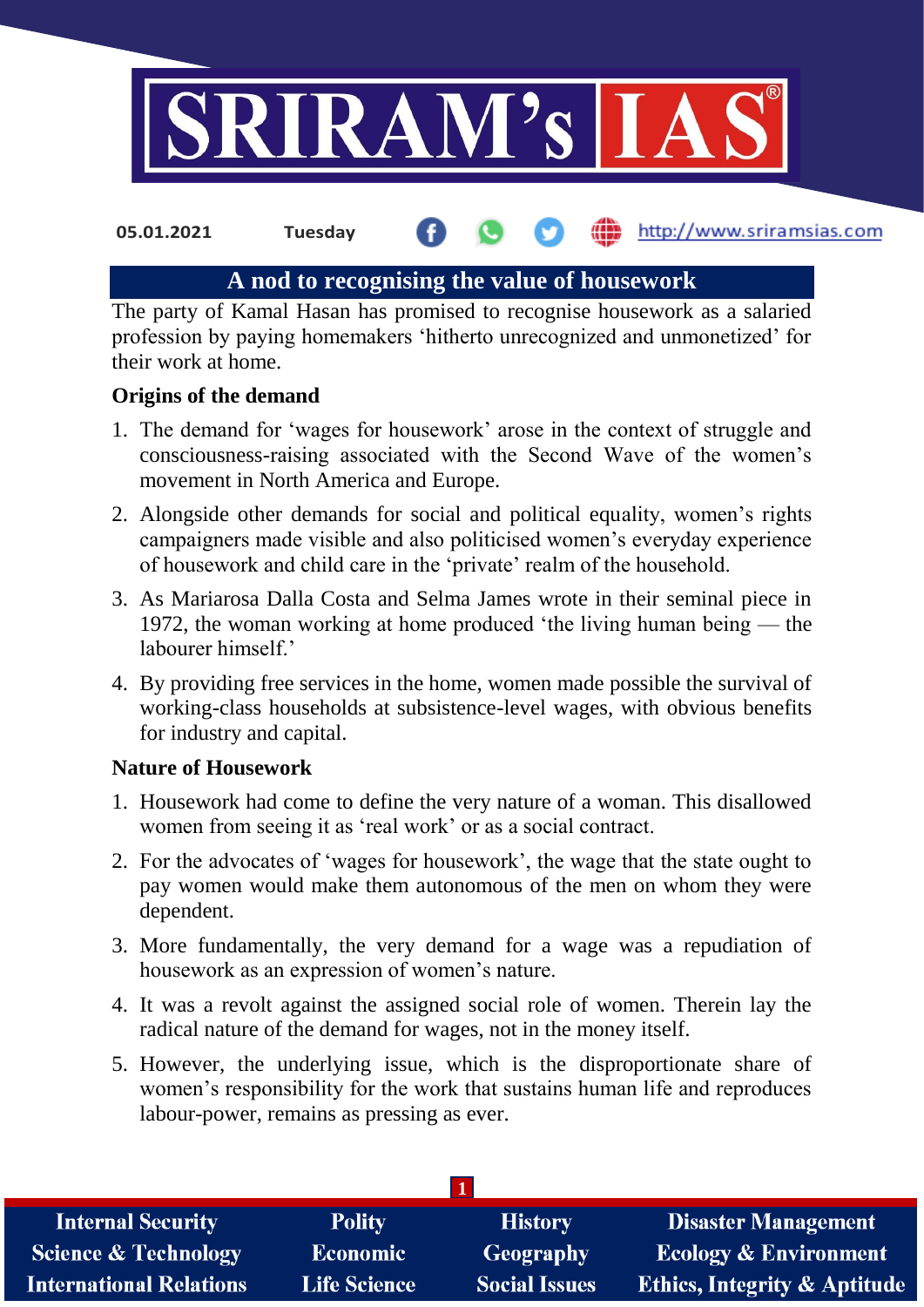

6. A report published by the International Labour Organization in 2018 shows that, globally, women perform 76.2% of total hours of unpaid care work, more than three times as much as men. In Asia and the Pacific, this figure rises to 80%.

### **Conclusion:**

This is an agenda that all parties could incorporate in their election manifestos, should they take seriously the mandate of 'recognizing and monetizing' housework. If domestic workers emerge as a strong force that succeeds in asserting the dignity of housework and making it a visible and valued form of labour, this can only be a good thing for all women performing housework in the long run.

# **Quality gigs, a solution to urban unemployment**

More recent data from the Centre for Monitoring Indian Economy point to a gradual slowdown in employment recovery from the month of July, with the latest numbers pointing to a sharp rise in the national unemployment rate from 6.51% in November to 9.06% for the month of December.

### **NREGA outlay**

For labour flocking back to rural India, employment support came in the form of an increased outlay for the National Rural Employment Guarantee Scheme (NREGA), which witnessed a 243% increase in-person workdays.

### **Gig Economy**

In several Indian cities, however, shuttered businesses have meant that millions of workers have either had to leave or have had to take up new forms of work, with some finding the burgeoning gig economy to be their only source of employment.

### **Need for reform in Gig work**

With no urban equivalent to the NREGA on the horizon, there must be an increased impetus on evaluating, regulating and supporting new forms of employment that may currently be serving as an informal safety net for those desperately in search of work.

| <b>Internal Security</b>        | <b>Polity</b>       | <b>History</b>       | <b>Disaster Management</b>              |
|---------------------------------|---------------------|----------------------|-----------------------------------------|
| <b>Science &amp; Technology</b> | <b>Economic</b>     | Geography            | <b>Ecology &amp; Environment</b>        |
| <b>International Relations</b>  | <b>Life Science</b> | <b>Social Issues</b> | <b>Ethics, Integrity &amp; Aptitude</b> |
|                                 |                     |                      |                                         |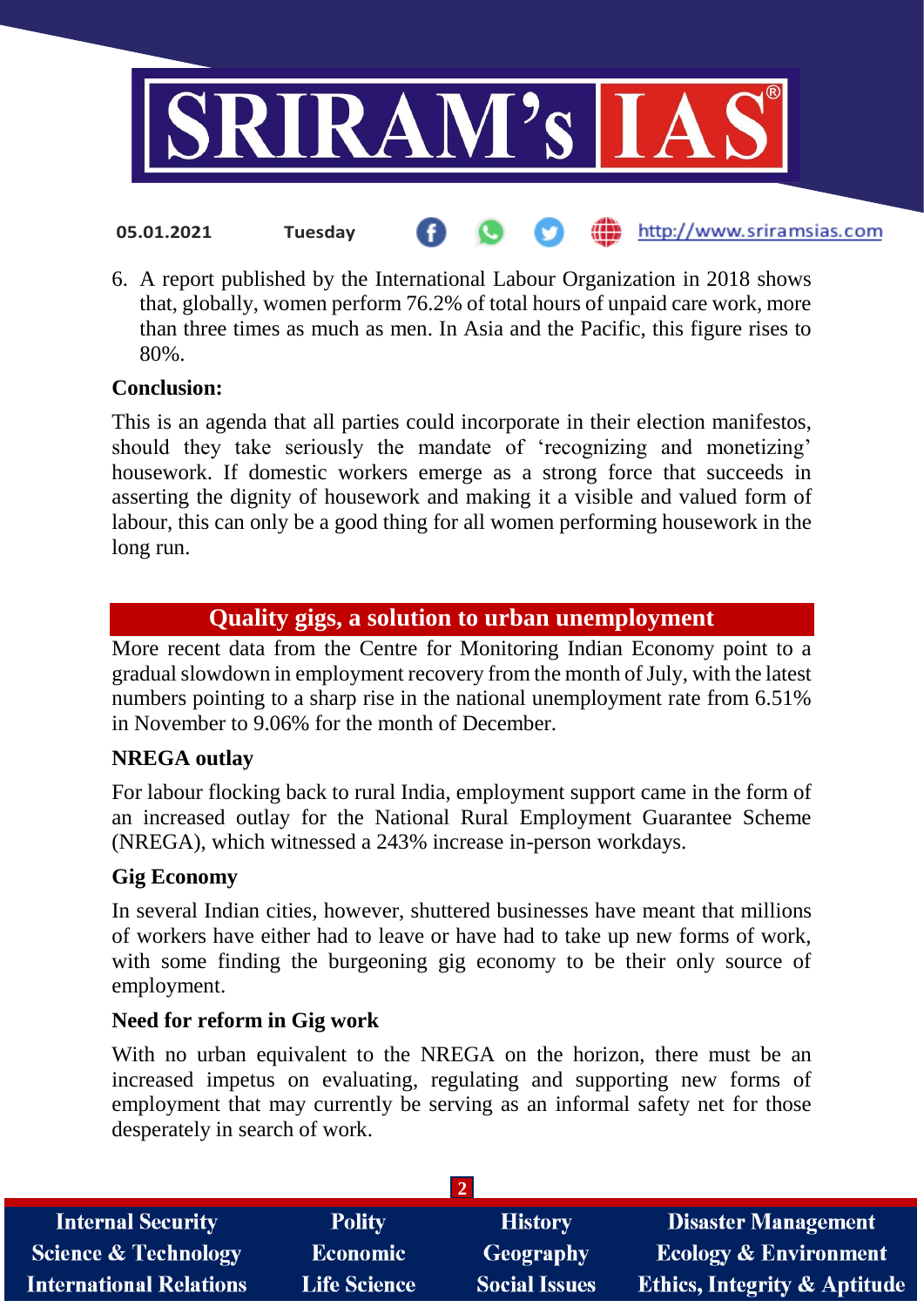

1. The first and most critical task at hand remains evaluation. Our current understanding of gig work and workers remains constrained to the limited

http://www.sriramsias.com

2. As of now, there exists no authoritative estimate of the total number of gig workers in India.

### **Difficult to regulate**

**05.01.2021 Tuesday**

disclosures made by the platforms themselves.

- 1. The next step is significantly more sensitive and involves regulation. The reason for the sensitivity primarily revolves around the varied nature of gig work. While some workers use these platforms as a "side hustle", for others it continues to serve as a primary source of employment.
- 2. This dynamic is further complicated by the risk of a one-size-fits-all regulatory strategy unintentionally hurting the similar, yet distinct, market for highly skilled (and highly paid) freelancers, that continues its rapid growth due to pandemic related full-time staff layoffs.

### **Outstanding Example**

- 1. Perhaps a more viable strategy then would involve conditional government partnerships with platforms under some of its flagship schemes.
- 2. Here, the successful pilot of Swiggy's Street Food Vendors programme under the PM SVANidhi, or PM Street Vendor's Atma Nirbhar Nidhi scheme, may prove to be an illustrative example.
- 3. While Swiggy has announced the onboarding of 36,000 street food vendors onto the platform under the scheme this month, it has also looked to ensure that each vendor is registered and certified by the Food Safety and Standards Authority of India.
- 4. The simultaneous creation of jobs, alongside the voluntary adoption of quality standards, is an example of a mutually beneficial partnership between the state and a platform that creates jobs while incentivising greater levels of compliance.

### **Urban employment**

Similar collaborations on urban employment, that require labour platforms to comply with disclosure norms and worker compensation standards to access

| <b>Internal Security</b>        | <b>Polity</b>       | <b>History</b>       | <b>Disaster Management</b>              |
|---------------------------------|---------------------|----------------------|-----------------------------------------|
| <b>Science &amp; Technology</b> | <b>Economic</b>     | Geography            | <b>Ecology &amp; Environment</b>        |
| <b>International Relations</b>  | <b>Life Science</b> | <b>Social Issues</b> | <b>Ethics, Integrity &amp; Aptitude</b> |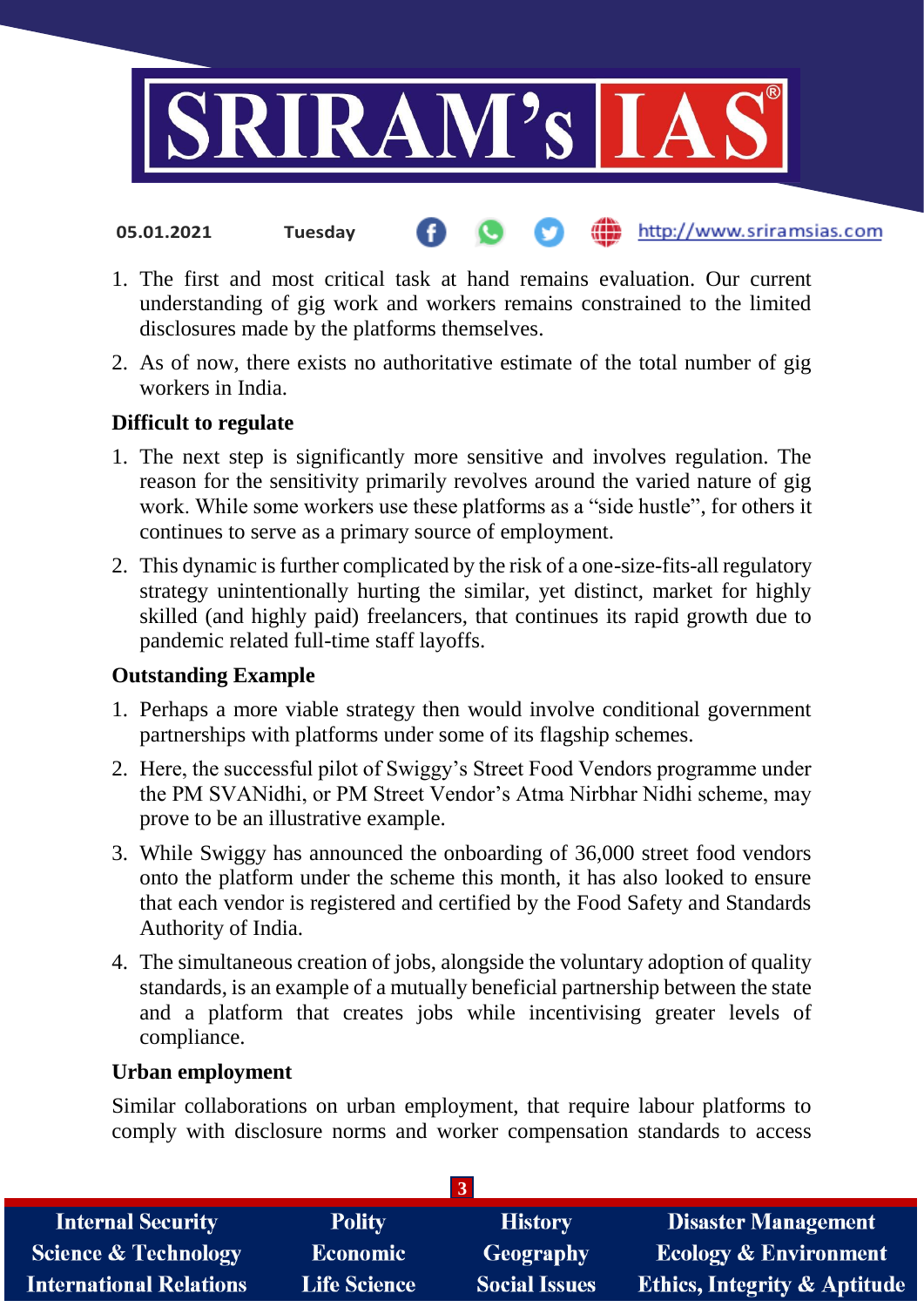

government support, could be one way for the government to kill two birds with one stone.

## **Symbiotic ties**

As the new year rolls in, and India looks to convince the world that it has turned the corner on its economic woes, it must look to step outside the box to tackle the challenge of urban unemployment. Limited fiscal space and a growing need to fuel the country's consumption base, must push the government to build symbiotic relationships with new partners.

# **Maximum Governor**

Governors should not exceed constitutional duties to serve as agents of the Centre

The misuse of the Governor's office to undermine duly elected State governments is a particularly mischievous disruption of federalism.

## **Highlights:**

- 1. Kerala Governor Arif Mohammad Khan's frequent use of his powerful oratory to defend the Centre and question the State on sensitive topics makes him partisan and undermines democratic processes.
- 2. His refusal to convene a special session of the Kerala Assembly on December 23, as initially requested by the government, yet again proved this.
- 3. He questioned the urgency of the special session and thought the Assembly lacked "the jurisdiction to offer a solution" to the farmers' protest, an issue which the Assembly wanted to discuss.
- 4. This is an encroachment upon the powers of the legislature and the elected government and an abuse of his authority as a nominal head under the Constitution.
- 5. Kerala Chief Minister Pinarayi Vijayan wrote to Mr Khan stating the Governor had no discretionary powers in the matter and that his actions were unconstitutional. Such conduct by a Governor can weaken federalism.

| <b>History</b>       | <b>Disaster Management</b>                              |  |  |
|----------------------|---------------------------------------------------------|--|--|
| Geography            | <b>Ecology &amp; Environment</b>                        |  |  |
| <b>Social Issues</b> | <b>Ethics, Integrity &amp; Aptitude</b>                 |  |  |
|                      | <b>Polity</b><br><b>Economic</b><br><b>Life Science</b> |  |  |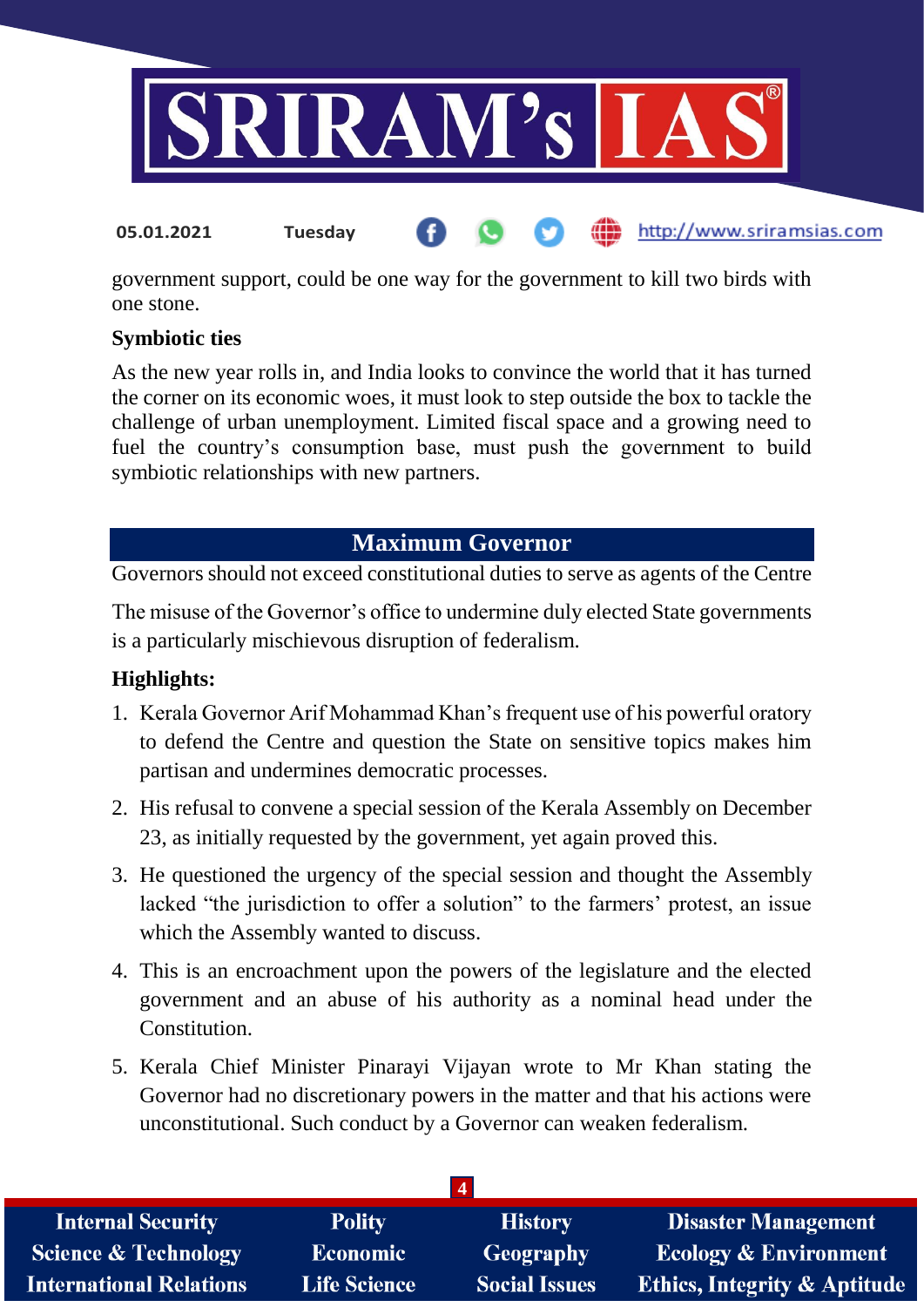

**05.01.2021 Tuesday**

http://www.sriramsias.com

# **Embracing energy efficiency**

The Government recently announced the Electricity (Rights of Consumers) Rules, 2020. The rules lay down uniform performance standards for power distribution companies (discoms) and make them liable to compensate consumers in case of violations.

## **Condition of Discoms**

The well-intentioned rules come at a time when Indian discoms are struggling to manage their finances. This is partly linked to drop in payment rates, as consumers are struggling to pay their bills amid rising consumption and tight finances. The Indian government has sanctioned liquidity relief to help discoms tide over this crisis, but these are just short-term fixes.

## **The need for Energy Efficiency**

India's residential electricity consumption is expected to at least double by 2030. As households buy more electric appliances to satisfy their domestic needs, concerns about the ability of discoms to provide reliable supply at affordable rates will also rise. Embracing energy efficiency can be a win-win solution as this can bring down household energy bills and reduce discoms' financial stress.

## **Tryst with energy efficiency**

In recent years, India has seen significant adoption of energy-efficient appliances, especially those covered under the mandatory labelling programme, according to the India Residential Energy Survey conducted by the Council on Energy, Environment and Water and the Initiative for Sustainable Energy Policy. The survey, covering nearly 15,000 households across 21 States, found that more than 75% of air-conditioners and 60% of refrigerators used in Indian homes were starlabelled. Further, nearly 90% of Indian homes used LED lamps or tubes.

However, there has been limited uptake of energy-efficient ceiling fans and televisions. While 90% of homes use fans, only 3% have efficient fans. Similarly, 60% of our television stock comprises the big old energy-guzzling CRT (cathode ray tube) models. Desert coolers, used by 15% homes, are not even covered under the labelling programme. Significant efficiency gains are also possible for other appliances like water pumps and induction cookstoves.

| <b>Internal Security</b>        | <b>Polity</b>       | <b>History</b>       | <b>Disaster Management</b>              |
|---------------------------------|---------------------|----------------------|-----------------------------------------|
| <b>Science &amp; Technology</b> | <b>Economic</b>     | Geography            | <b>Ecology &amp; Environment</b>        |
| <b>International Relations</b>  | <b>Life Science</b> | <b>Social Issues</b> | <b>Ethics, Integrity &amp; Aptitude</b> |